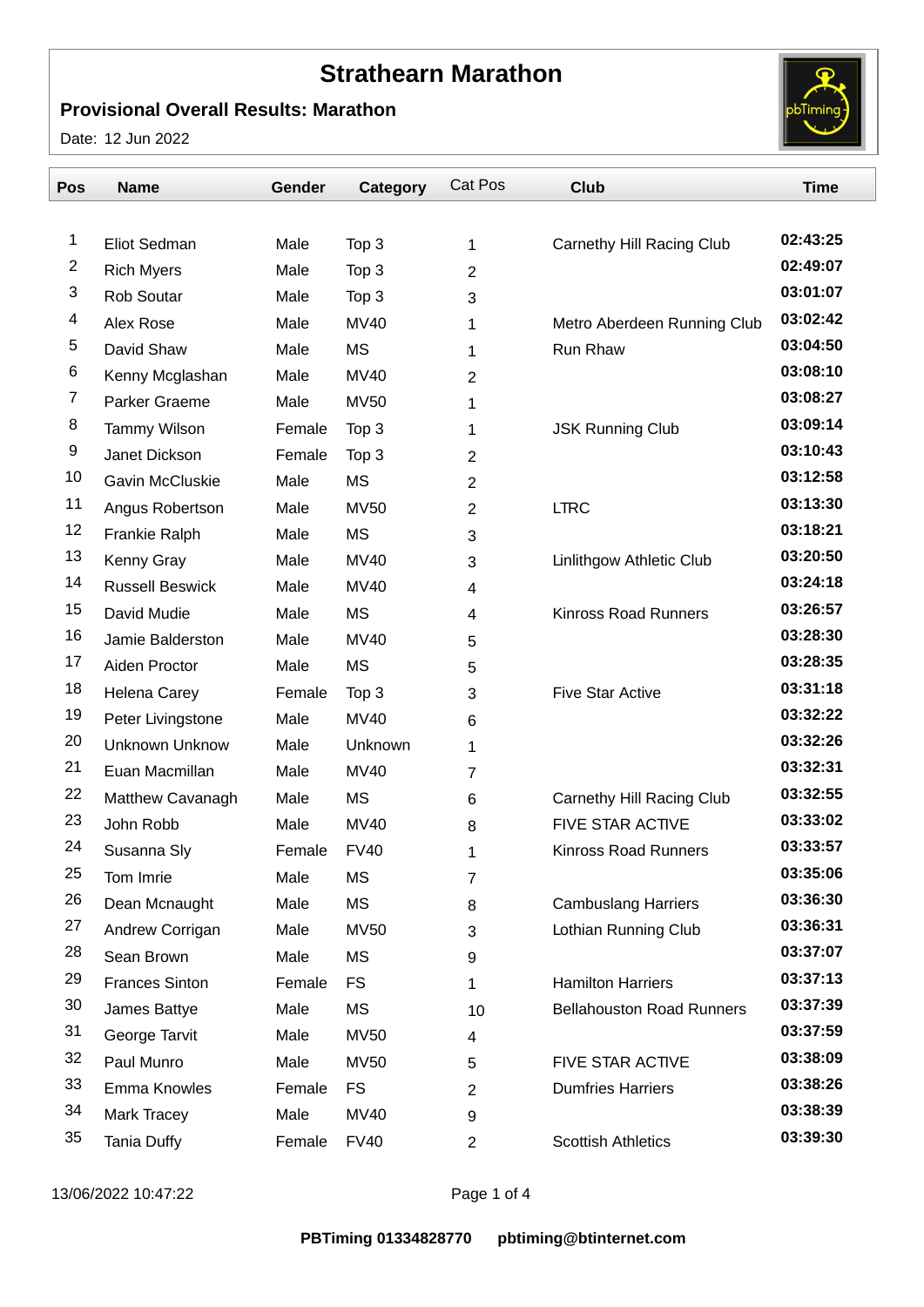| Pos | <b>Name</b>              | Gender | Category    | <b>Cat Pos</b> | <b>Club</b>                                            | <b>Time</b> |
|-----|--------------------------|--------|-------------|----------------|--------------------------------------------------------|-------------|
|     |                          |        |             |                |                                                        |             |
| 36  | lan Young                | Male   | <b>MV40</b> | 10             | Ayr Seaforth AAC                                       | 03:39:31    |
| 37  | Alan Dallas              | Male   | <b>MV50</b> | 6              |                                                        | 03:40:18    |
| 38  | <b>Daniel Elliott</b>    | Male   | <b>MS</b>   | 11             |                                                        | 03:42:35    |
| 39  | Karen McIntyre           | Female | <b>FV40</b> | 3              | Run Rhaw                                               | 03:47:41    |
| 40  | Sean Anderson            | Male   | <b>MS</b>   | 12             |                                                        | 03:47:47    |
| 41  | <b>Gary Schofield</b>    | Male   | <b>MV40</b> | 11             |                                                        | 03:48:34    |
| 42  | lain Hampton             | Male   | <b>MS</b>   | 13             |                                                        | 03:48:53    |
| 43  | Norman Morrison          | Male   | <b>MV40</b> | 12             |                                                        | 03:49:01    |
| 44  | Jonathan Millar          | Male   | <b>MS</b>   | 14             |                                                        | 03:50:02    |
| 45  | <b>Lynsey Greig</b>      | Female | <b>FS</b>   | 3              |                                                        | 03:50:12    |
| 46  | <b>Daniel Greens</b>     | Male   | <b>MS</b>   | 15             | <b>Penicuik Harriers</b>                               | 03:51:19    |
| 47  | Chris Horrigan           | Male   | <b>MV60</b> | 1              |                                                        | 03:51:45    |
| 48  | Thomas Hainey            | Male   | <b>MV40</b> | 13             |                                                        | 03:51:47    |
| 49  | Hazel MacKenzie          | Female | <b>FV40</b> | 4              |                                                        | 03:52:01    |
| 50  | <b>Grant McGregor</b>    | Male   | <b>MS</b>   | 16             |                                                        | 03:52:33    |
| 51  | Amanda McFarlane         | Female | <b>FS</b>   | 4              | Victoria Park City Of Glasgow                          | 03:52:33    |
| 52  | Craig Douglas            | Male   | <b>MV40</b> | 14             |                                                        | 03:53:08    |
| 53  | Malcolm Finlayson        | Male   | <b>MV50</b> | $\overline{7}$ | <b>Falkirk Victoria Harriers</b>                       | 03:55:19    |
| 54  | John Myles               | Male   | MV40        | 15             |                                                        | 03:56:05    |
| 55  | <b>Michael Grant</b>     | Male   | <b>MS</b>   | 17             | <b>Hunters Bog Trotters</b>                            | 03:57:00    |
| 56  | Zbigniew Ksiazak         | Male   | <b>MV40</b> | 16             |                                                        | 03:58:10    |
| 57  | Simon Marshall           | Male   | <b>MS</b>   | 18             | <b>Motherwell Athletics Club</b>                       | 03:59:08    |
| 58  | <b>Fraser Gorn</b>       | Male   | <b>MS</b>   | 19             | <b>Jamaican Hill Runners</b>                           | 03:59:53    |
| 59  | John Galloway            | Male   | <b>MV40</b> | 17             | Jamaican Hill Runners                                  | 03:59:54    |
| 60  | <b>Tony Fox</b>          | Male   | <b>MV50</b> | 8              | <b>Wee County Harriers</b>                             | 04:00:11    |
| 61  | Roy Mitchell             | Male   | <b>MV60</b> | $\overline{2}$ | Perth Road Runners                                     | 04:00:13    |
| 62  | <b>Tracy Paterson</b>    | Female | <b>FV40</b> | 5              | <b>Arbroath Footers</b>                                | 04:00:37    |
| 63  | Paul Frape               | Male   | <b>MV50</b> | 9              | Kirkcaldy Wizards                                      | 04:00:38    |
| 64  | Josie Goodfellow         | Female | <b>FV40</b> | 6              | <b>Strathearn Harriers</b>                             | 04:00:41    |
| 65  | Sadie Kemp               | Female | <b>FV40</b> | 7              | <b>Penicuik Harriers</b>                               | 04:02:14    |
| 66  | <b>Suzanne Beattie</b>   | Female | <b>FV50</b> | 1              | Musselburgh And District Athletic <sup>94</sup> 6R3510 |             |
| 67  | Ross Parker              | Male   | <b>MV50</b> | 10             |                                                        | 04:04:37    |
| 68  | <b>Daniel Watkins</b>    | Male   | <b>MV50</b> | 11             |                                                        | 04:05:18    |
| 69  | Stephen Dickson          | Male   | <b>MV40</b> | 18             | Fife Athletic Club                                     | 04:06:36    |
| 70  | Emma Smith               | Female | <b>FS</b>   | 5              | <b>Strathaven Striders</b>                             | 04:08:52    |
| 71  | Donna Gillon             | Female | <b>FV50</b> | $\overline{2}$ | <b>Glasgow South Side Runners</b>                      | 04:08:55    |
| 72  | <b>Bryce Watson</b>      | Male   | <b>MV60</b> | 3              |                                                        | 04:09:33    |
| 73  | <b>Stuart Rowa-dewar</b> | Male   | <b>MV50</b> | 12             |                                                        | 04:10:21    |
| 74  | Zoe Fowler               | Female | <b>FV40</b> | 8              | <b>Penicuik Harriers</b>                               | 04:10:51    |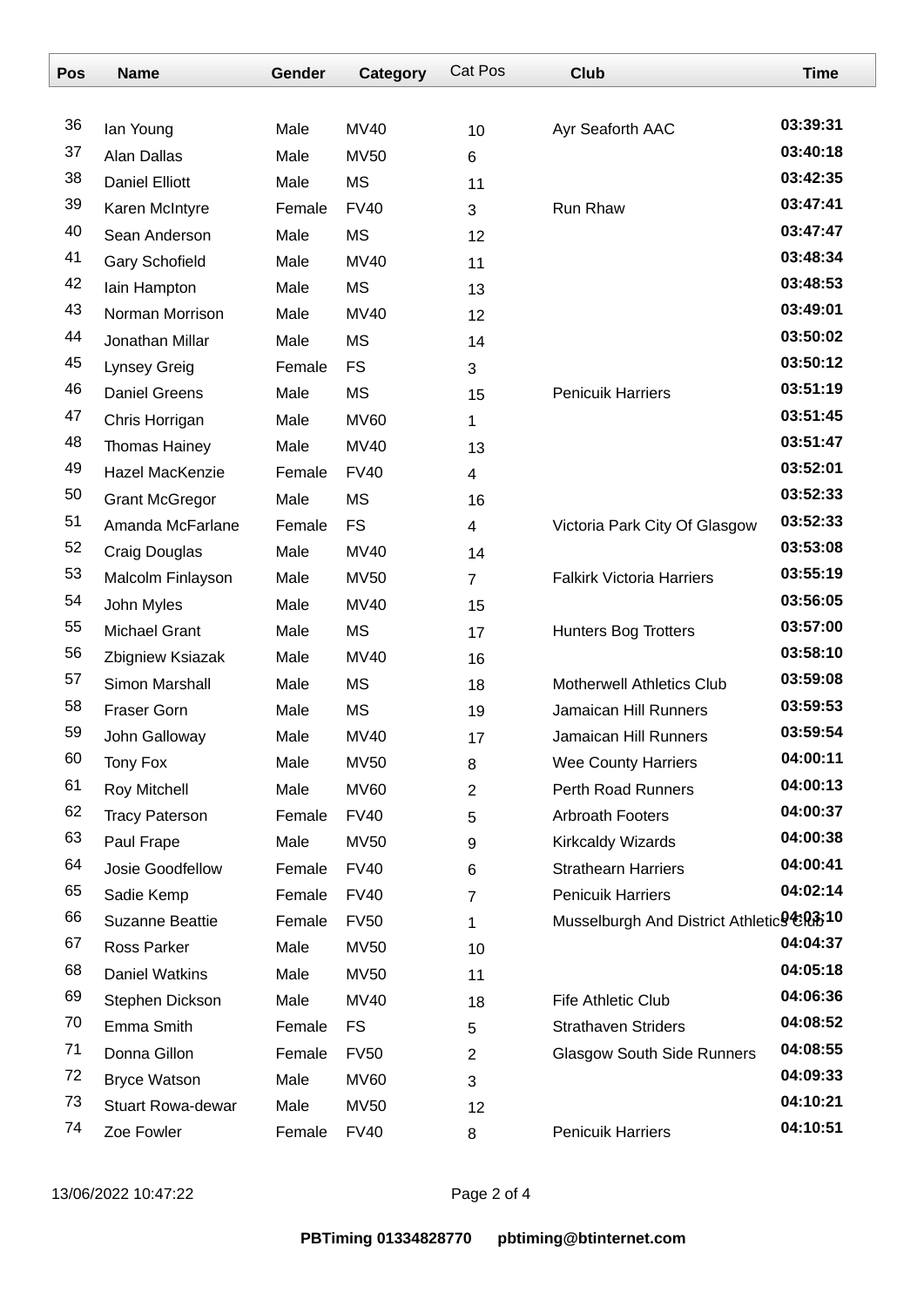| Pos | <b>Name</b>            | Gender | Category    | Cat Pos        | <b>Club</b>                       | <b>Time</b> |
|-----|------------------------|--------|-------------|----------------|-----------------------------------|-------------|
|     |                        |        |             |                |                                   |             |
| 75  | Rhona Barclay          | Female | <b>FV40</b> | 9              | Perth Road Runners                | 04:11:03    |
| 76  | Emma-Jane Rodger       | Female | <b>FS</b>   | 6              |                                   | 04:11:17    |
| 77  | Danny Mair             | Male   | <b>MS</b>   | 20             |                                   | 04:13:47    |
| 78  | <b>Claire Donnelly</b> | Female | <b>FV40</b> | 10             | <b>Bellahouston Road Runners</b>  | 04:14:22    |
| 79  | George Nisbet          | Male   | <b>MV40</b> | 19             |                                   | 04:14:31    |
| 80  | <b>Mark Carroll</b>    | Male   | <b>MS</b>   | 21             |                                   | 04:15:10    |
| 81  | Sara Johnston          | Female | <b>FV40</b> | 11             |                                   | 04:15:24    |
| 82  | Dan Oniga              | Male   | <b>MS</b>   | 22             |                                   | 04:16:16    |
| 83  | Viki Smith             | Female | <b>FV40</b> | 12             | <b>Greenock Glenpark Harriers</b> | 04:16:55    |
| 84  | Antoni Anderson        | Male   | <b>MV50</b> | 13             | Westerwood                        | 04:19:07    |
| 85  | Savannah Sweeney       | Female | <b>FS</b>   | $\overline{7}$ |                                   | 04:19:42    |
| 86  | <b>Fraser Fordyce</b>  | Male   | <b>MV40</b> | 20             | <b>FIVE STAR ACTIVE</b>           | 04:23:50    |
| 87  | Craig Lockhart         | Male   | <b>MS</b>   | 23             |                                   | 04:24:41    |
| 88  | Duncan Short           | Male   | <b>MV50</b> | 14             |                                   | 04:25:00    |
| 89  | Oscar Eriksen          | Male   | <b>MS</b>   | 24             |                                   | 04:25:45    |
| 90  | Niall Brennan          | Male   | <b>MV50</b> | 15             |                                   | 04:26:08    |
| 91  | Lucy Cameron           | Female | <b>FS</b>   | 8              | Ayr Seaforth AAC                  | 04:26:36    |
| 92  | <b>Tracy Philp</b>     | Female | <b>FV40</b> | 13             | <b>Penicuik Harriers</b>          | 04:26:52    |
| 93  | <b>Mandy Scott</b>     | Female | <b>FV50</b> | 3              | Carnethy Hill Racing Club         | 04:27:08    |
| 94  | <b>Gill Paterson</b>   | Female | <b>FV50</b> | 4              | Jogscotland                       | 04:27:38    |
| 95  | Thomas Duffin          | Male   | <b>MS</b>   | 25             |                                   | 04:27:56    |
| 96  | Jennifer Wilson        | Female | <b>FV50</b> | 5              |                                   | 04:29:38    |
| 97  | Paul Allen             | Male   | <b>MV50</b> | 16             | 100 Marathon Club                 | 04:29:39    |
| 98  | Caroline Duffin        | Female | <b>FV40</b> | 14             | <b>Perth Roadrunners</b>          | 04:32:25    |
| 99  | Jagoda Penkala         | Female | <b>FS</b>   | 9              | Arbroath Footers                  | 04:34:05    |
| 100 | Danny Paterson         | Male   | <b>MV50</b> | 17             |                                   | 04:35:42    |
| 101 | Susan Smith            | Female | <b>FV40</b> | 15             |                                   | 04:36:31    |
| 102 | John Sneddon           | Male   | <b>MV50</b> | 18             | <b>Hunters Bog Trotters</b>       | 04:37:00    |
| 103 | David Thompson         | Male   | <b>MS</b>   | 26             |                                   | 04:39:00    |
| 104 | Mhairi Johnston        | Female | <b>FS</b>   | 10             | <b>Three Peaks Triathletes</b>    | 04:39:19    |
| 105 | Carrie McSweeney       | Female | <b>FV40</b> | 16             | <b>CRC</b>                        | 04:39:20    |
| 106 | <b>Bobby Miller</b>    | Male   | <b>MV60</b> | 4              | Ayr Seaforth AAC                  | 04:39:21    |
| 107 | Anne Noble             | Female | <b>FV60</b> | 1              | <b>Troon Tortoises</b>            | 04:39:56    |
| 108 | <b>Richard Scobie</b>  | Male   | <b>MV50</b> | 19             | <b>Wee County Harriers</b>        | 04:40:26    |
| 109 | Fiona Wilson           | Female | <b>FV50</b> | 6              |                                   | 04:41:23    |
| 110 | <b>Brian Bissett</b>   | Male   | <b>MV50</b> | 20             | <b>Wee County Harriers</b>        | 04:41:32    |
| 111 | <b>Kirsty Mckay</b>    | Female | <b>FV40</b> | 17             | <b>Wee County Harriers</b>        | 04:42:03    |
| 112 | Anna Vorobjova         | Female | <b>FS</b>   | 11             |                                   | 04:42:11    |
| 113 | Monica Anderson        | Female | <b>FV50</b> | $\overline{7}$ | <b>Falkirk Victoria Harriers</b>  | 04:43:16    |